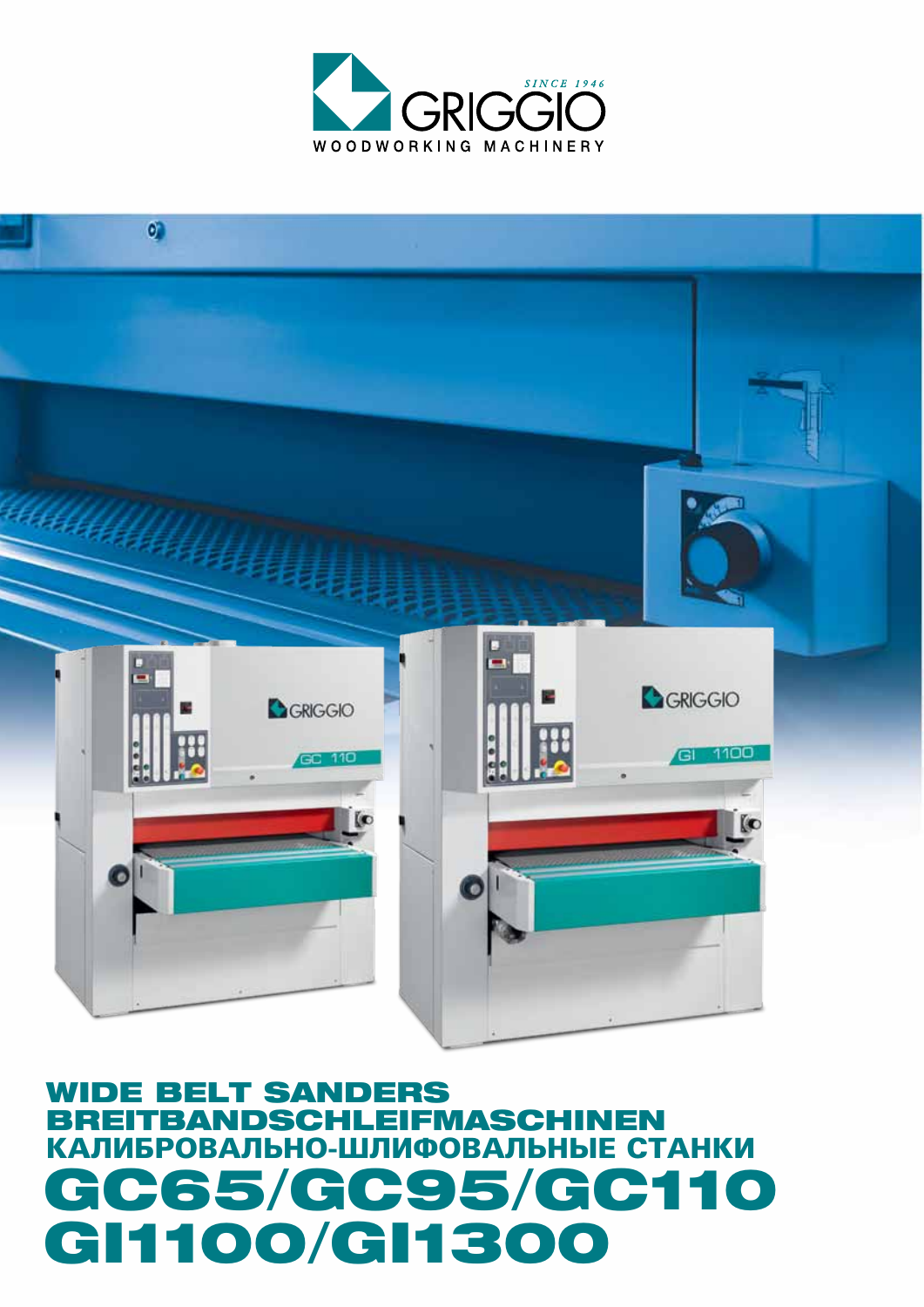# GC65/GC95/GC110



**GI 1100/2 RR GI 1300/2 RR** 1°) Ø 220 90 SH

T 50 mm

**Option** Ø 180





 $2^{\circ}$ ) $\oslash$  220 40 SH

**GI 1100/3 RRRT GI 1300/3 RRRT** 1°) Ø 180 90 SH  $2^{\circ}$ ) $\oslash$  180 50 SH  $3^{\circ}$  $\circ$  180 30 SH T 50 mm

**GI 1100/2 RRT GI 1300/2 RRT** 1°) Ø 180 90 SH  $^{(2)}$   $(2^{\circ})$  Ø 180 40 SH T 50 mm

GI1100/GI1300



**option**





Rollers are made by gum, helicoidally sectioned and with variable hardness due to different work purposes. The first roller could be made by for big removals, without price increase.

*Die Rollen sind gummibedeckt mit Spiralnuten und veränderliche Härte laut den Bearbeitungserfordernissen. Die 1. Rolle kann aus Stahl für großen Abnahmen ohne Mehrpreis geliefert.*

Обрезиненные рифленые ролики различной жесткости в зависимости от типа шлифуемого материала. 1-ый ролик может быть стальным, для выполнения калибровки с большим съемом; без дополнительной платы.

**сталь**



**резина**

**Standard** Rigid pad for solid wood *Starrer Schleifschuh für Massivholz* Жесткий утюжок для массива **GC - GI T 50 mm**

### **Option** Pneumatic pad for veneered panels *Pneumatisch Schleiifschuh mit Luftkissen für Furnierplatten* Прижим утюжок с таймером и воздушной подушкой **GC T 50 mm - GI T 80 mm**

### **ELECTRONIC SECTIONAL PAD ELEKTRONISHER GLIEDERSCHLEIFSHUH Электронный секционный прижим-утюжок**

This type of pad permits sanding surfaces of different thickness (concave,convex, windowless, etc.) in a uniform way because an initial reading bar reads the geometric shape of the panel and ensures correct timing and pressure of the relevant sections by means of by an electronic programmer. It also makes it possible to work several pieces at the same time. In the case of panesl that are not perfectly flat, excellent results can be achieved by pre-selecting one or two sections, either more or less, with respect to those stimulated at infeed.

*Dieser Schleifschuhtyp erlaubt es, Oberflächen mit Dickenunterschieden (die nach innen oder außen gewölbt, geschlitzt, usw. sind) zu schleifen, weil ein anfänglicher Lesebalken die geometrische form der Tafel erfaßt und durch die elektronische Positioniereinheit die korrekte Taktung und den bezüglichen Druck der zutreffenden Glieder aktiviert. Des weiteren können gleichzeitig mehrere Werkstücke bearbeitet werden. Im Falle von nicht ganz ebenen Platten lassen sich durch die Voreinstellung von einem oder zwei Gliedern meher oder weniger als der beim Einlauf aktivierten Glieder, ausgezeichnete Ergebnisse erzielen.*

Этот тип прижима позволяет шлифовать поверхности с отклонениями по толщине, на начальном этапе обработки электронная система считывает геометрическую форму панели и передает информацию секционному прижиму, который регулирует давление отдельных секций утюжка. Позволяет также обрабатывать несколько заготовок одновременно. В случае не идеально ровных поверхностей, отличный результат дает предварительная настройка одного или двух секторов в большую или меньшую сторону относительно начального положения.

# **T-PADS /** *Schleifschuhe* **/ Утюжки**







**Synchronized timer / Synchronisierbarer Timer / Таймер**





# **ROLLERS /** *Rollen* **/ Ролики**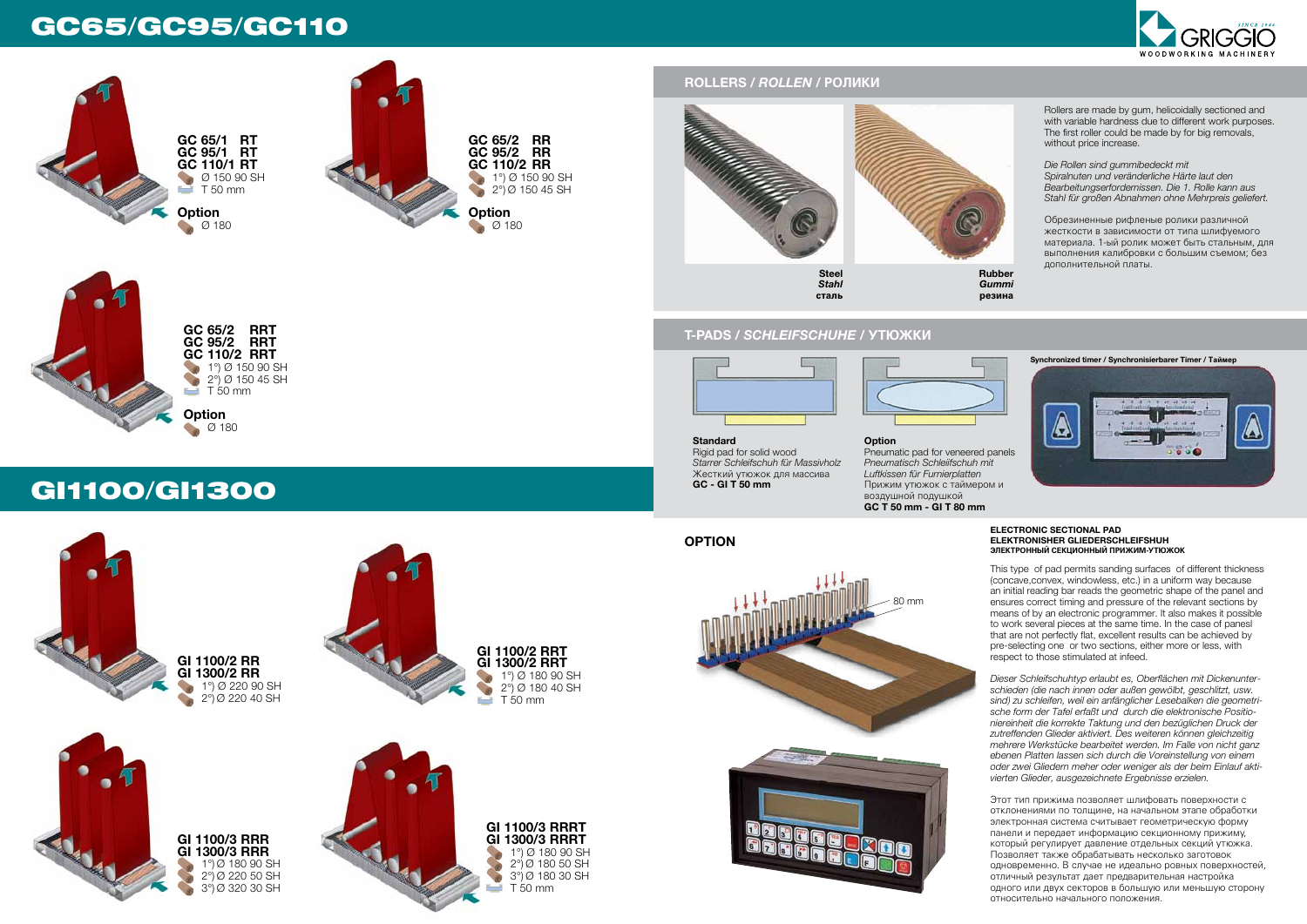# GC65/GC95/GC110 **Concert Concert Concert Concert City Git100/Gi1300**

















• Автоматическое позиционирование стола

*• Automatische Tischpositionierung* • Variable feeding speed of the mat 4/20 m/1' *• Stufenlose Vorschubgeschwindgkeit des Teppichs 4/20 M/1'* • Вариатор скорости подающей ленты 4/20 м/1'

Removal adjustement system with: pneumatic rollers cutout from panel controls mechanical grit-set with 6 positions corresponding to the grains of thesand belts



• In and outfeed conveyor roller *• Ein-Auslauftischverlängerung* • Дополнительные 2 ролика на входе и выходе.



• Electronic read-out *• LED - Anzeige* • Электронный визуализатор

*Abtragungseinstellsystem mit: pneumatischer Rollernausschließung durch Schalttafel Grit-Satz mit 6 Stellungen zur Wahl der verschiedenen Schleifbandkörnunge n*

**STANDARD STANDARD STANDARD STANDARD Removal adjustement system with: pneumatic rollers STANDARD** cutout from panel controls mechanical grit-set with 6 positions corresponding to the grains of thesand belts

n

**LA** 

**Ref** 

Система регулировки толщины снятия: Автоматическое исключение валов с панели управления grit-set 6 положений для выбора разной зернистости лент. Входит в базовую комплектацию.

- Automatic centering for belt conveyor
- Automatische Teppichzentrerung
- Автоматическая центровка транспортера  $($  $(n)$







позиционирование стола



• Variable feeding speed of the mat 4/20 m/1' *• Stufenlose Vorschubgeschwindgkeit des Teppichs 4/20 M/1'*

• Вариатор скорости подающей ленты 4/20 м/1'







<u> Talet talet til statistike til statistik</u>

- In and outfeed conveyor roller
- *Ein-Auslauftischverlängerung*
- Дополнительные 2 ролика на входе и выходе.



- *LED Anzeige*
- Электронный визуализатор

 $C \in$ 

*Abtragungseinstellsystem mit: pneumatischer Rollernausschließung durch Schalttafel Grit-Satz mit 6 Stellungen zur Wahl der verschiedenen Schleifbandkörnungen*

Система регулировки толщины снятия: Автоматическое исключение валов с панели управления grit-set 6 положений для выбора разной зернистости лент. Входит в базовую комплектацию.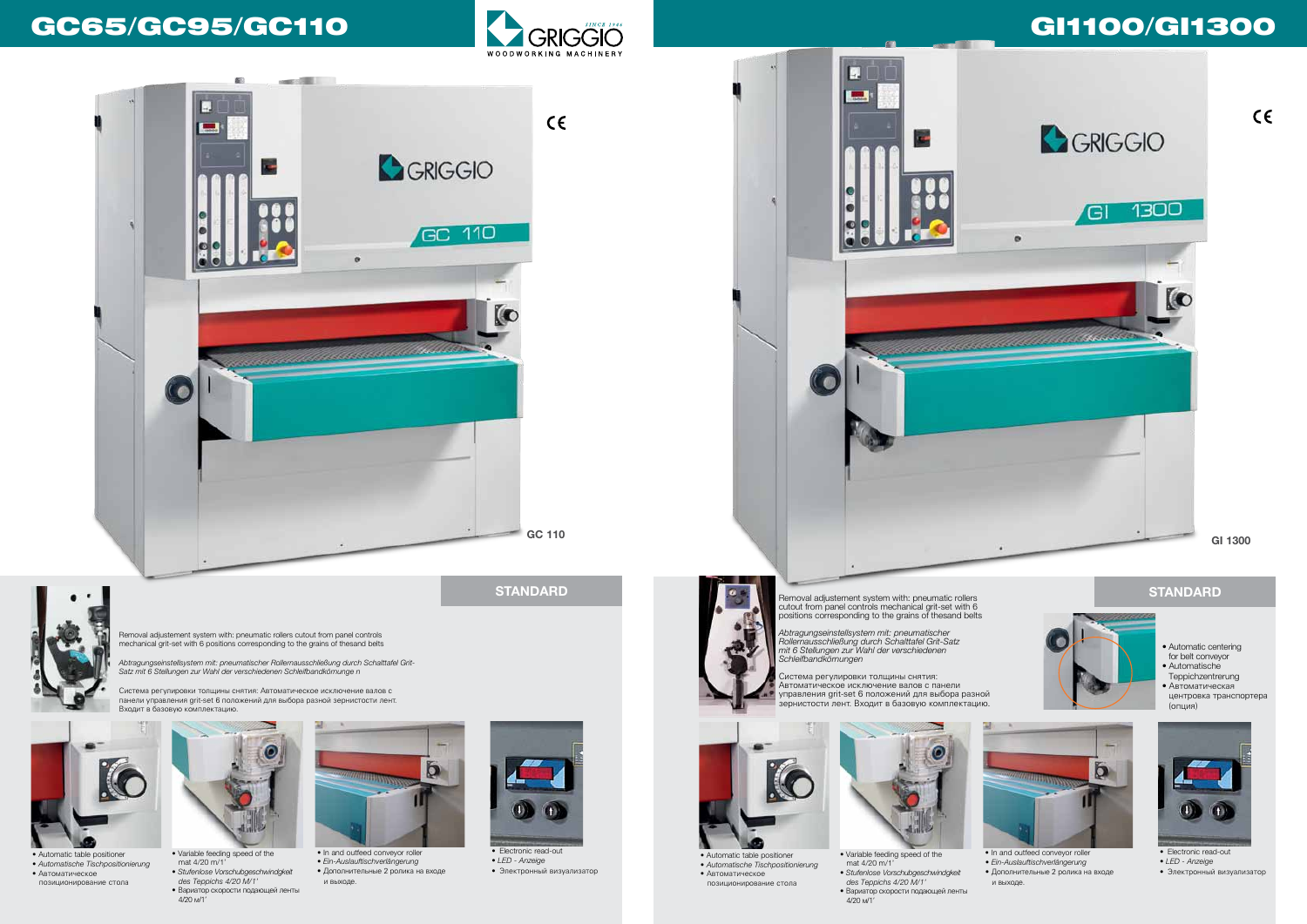



# **GC65 / GC95 / GC110 / GC1100 / GC1300 GC65 / GC95 / GC110**



# GC65/GC95/GC110/GC1100/GC1300 OPTIONS





## **GC65/GC95/GC110**



### **GC95/GC110 GI1100/GI1300**

**Table lifting system:** Innovative conveyor table lifting system by means of four pistons and integrated with a further table retention system on the four specially worked and ground sides of the bed. This system provides a standard of strength and precision that is unique in the calibration-sanding machine industry.

*Tischanhebesystem: Das innovative System zur Anhebung des Fördertischs ist durch vier Kolben gewährleistet und durch ein weiteres Haltesystem des Tischs an 4 eigens bearbeiteten und geschliffenen Seiten des Unterbaus ergänzt. Dieses System gewährleistet eine Stabilität und Geneuigkeit, die einzigartig auf dem Gebiet der Kalibrier-Schleifmaschinen ist.*

**Система подъема стола:** стол перемещается на 4 циллиндрах, интегрированных со специальной системой удержания стола с 4 сторон, обработанных специальным образом, для получения идеальной поверхности. Эта система гарантирует жесткость и точность перемещения.



**Conveyor table:** the rubber belt sliding table is made of electrically welded steel, well dimensioned and ribbed. The sliding surface of the belt is ground.

*Fördertisch: Der Gleittisch des gummierten Teppichs ist aus egeschweißtem Stahl angefertig, großzügig bemessen und gerippt. Die Teppichgleitfläche ist geschliffen.*

**Option: GC 65-95-110**  GI 1100-1300 **Standard:** GI -RRR/RRRT

**Подающий транспортер:** опорная поверхность транспортера выполнена из стали с дополнительными ребрами жесткости

**Option**

- Oscillating blowers unit to clean the sanding belts *• Ausblasdüsenaggregat zur Reinigung der Schleifbänder* **Option**
- Узел обдува для очистки и охлаждения абразивной ленты.



• Pull-out conveyor roller *• Ausziehbare Rollentischverlängerung* • убирающийся рольганг



### **Option**

- Automatic centering for belt conveyor
- Automatische Teppichzentrerung
- Автоматическая центровка
- транспортера (опция)



Removal adjustement system with: pneumatic rollers cutout from panel controls mechanical grit-set with 6 positions corresponding to the grains of thesand belts **Option**

*Abtragungseinstellsystem mit: pneumatischer Rollernausschließung durch Schalttafel Grit-Satz mit 6 Stellungen zur Wahl der verschiedenen Schleifbandkörnungen* **Option**

29 03 05

 $x \rightarrow x$ 

 $20^{5}$ .

Система регулировки толщины снятия: Автоматическое исключение валов с панели управления grit-set 6 положений для выбора разной зернистости лент. Входит в базовую комплектацию.

> **Check control** on panel with leds signaling when and where a problem has occured

*Kontrolltafel mit LEDS zur Anzeige etwaiger Störungen*

**Check control** – контрольная панель со световыми индикаторами для обозначения аномалий (опция)

**Option**

- Vacuum work table suitable for small pieces and for lacquered panels
- *Teppichtisch mit Unterdrunck für kleine und vorlackierte Werkstücke*
- Вакуумный стол предназначен для обработки маленьких или окрашенных заготовок



### **Option GC 110 - GI 1100 - GI 1300**

ELECTRONIC GRIT-SET an excellent system for automatically storing different degrees of removal, both during calibrating and sanding. This makes roller adjustment considerably easier, sppeding up machining operations and making them even more precise.

*ELEKTRONISCHES GRIT-SET ein optimales system zur automatischen speicherung verschiedener abtragungswerte beim kalibrieren sowie schleifen. Zur erheblichen erleichterung der rollerneinstellungund noch grösseren beschleunigung der bearbeitungen mit mehr genauigkeit.*

ЭЛЕКТРОННЫЙ GRIT-SET – оптимальная система для автоматической записи различной степени съема, как на стадии калибровки, так и на стадии шлифовки. Таким образом существенно облегчается регулировка валов, ускоряется и становится более точным рабочий процесс.



### **GC 110 - GI 1100 - GI 1300**

**electronic programmer** with 320x240 pixel remoted touch screen colour monitor: highperformance reading and graphic display. Remarkable power along with ease of use. Use of this programmer upgrades and accelerates operation and revelant machine efficiency. Thanks to cutting-edge editing, it programs and stored various and complete repeatable work cycles.

**ELEKTRONISCHE PROGRAMMIEREINHEIT** *mit berührungssensitivem. farbigem ferndisplay 320x240 pixel: anzeige und grafik hohen niveaus. Beachtenswerte leistung trotz bedienungfreundlichkeit. Ihr gebrauch verbessert und beschleunigt den maschinenbetrieb mit folglich mehr leistungsfähigkeit. Dank ihres fortschrittlicheneditingd programmiert und speichert sie viele komplette. Wiederholbare arbeitszyklen.*

**ЭЛЕКТРОННЫЙ ПРОГРАММАТОР:** цветной дисплей 320x240 пикселей, управление touch screen: высококачественное графическое изображение, считывание параметров с электронного дисплея. Очень важно, что программатор прост в использовании: использование программатора в работе увеличивает эффективность эксплуатации станка. Благодаря новым достижениям, создана специальная программа, которая позволяет запоминать полные циклы рабочих программ, которые необходимы для многократного использования.